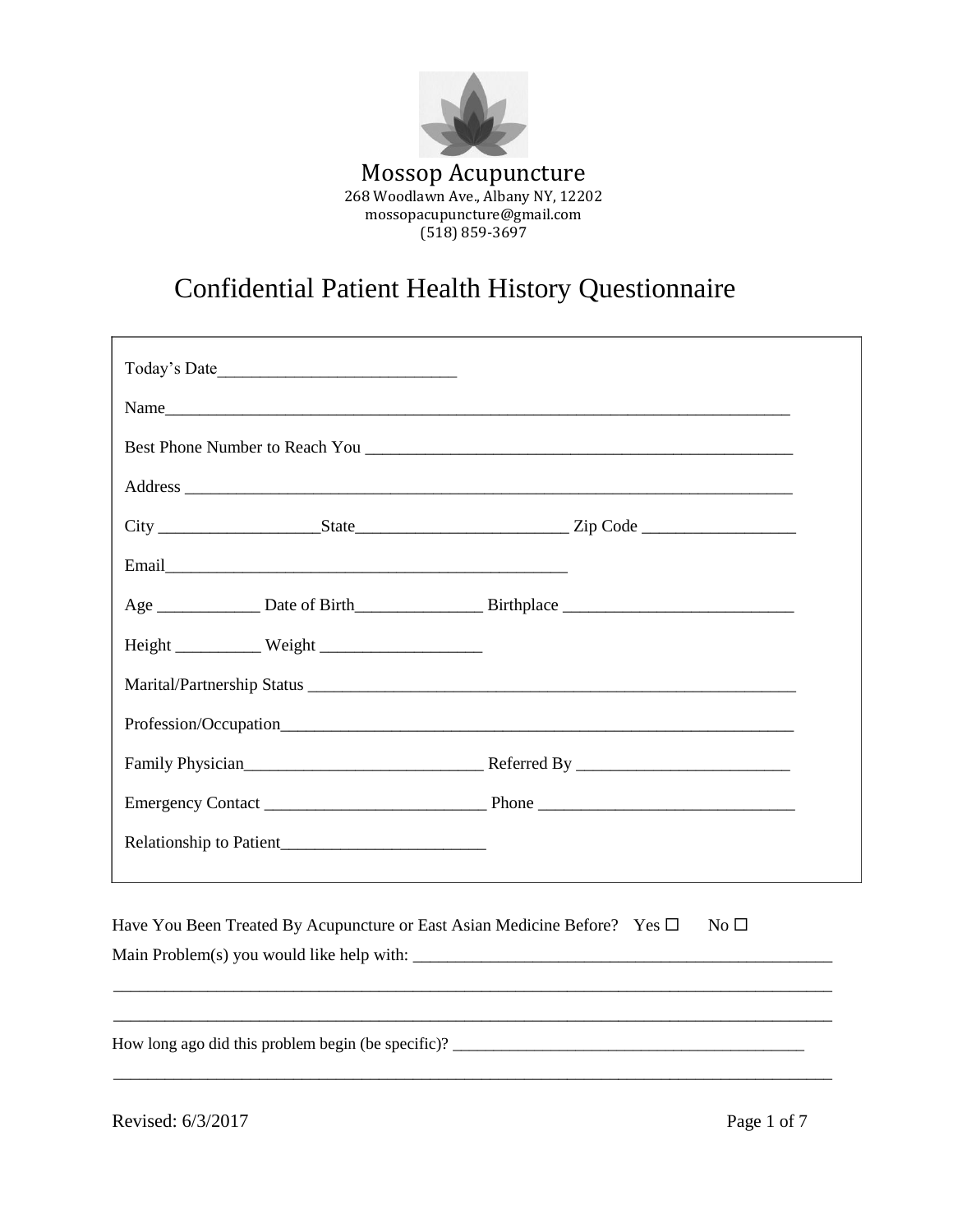

| To what extent does this problem interfere with your daily activities (work, sleep, etc)? |                    |                  |                                                                                   |  |  |
|-------------------------------------------------------------------------------------------|--------------------|------------------|-----------------------------------------------------------------------------------|--|--|
|                                                                                           |                    |                  |                                                                                   |  |  |
|                                                                                           |                    |                  |                                                                                   |  |  |
| Past Medical History (please include date)                                                |                    |                  |                                                                                   |  |  |
|                                                                                           |                    |                  | Cancer _____________________Diabetes____________________Hepatitis _______________ |  |  |
|                                                                                           |                    |                  |                                                                                   |  |  |
|                                                                                           |                    |                  |                                                                                   |  |  |
|                                                                                           |                    |                  |                                                                                   |  |  |
|                                                                                           |                    |                  |                                                                                   |  |  |
|                                                                                           |                    |                  | Significant Trauma (auto accidents, falls, etc)                                   |  |  |
|                                                                                           |                    |                  |                                                                                   |  |  |
|                                                                                           |                    |                  |                                                                                   |  |  |
| Family Medical History (check):                                                           | Diabetes $\Box$    | Cancer $\Box$    | High Blood Pressure $\Box$                                                        |  |  |
| Heart Disease $\Box$<br>Stroke $\square$                                                  | Seizures $\square$ | Asthma $\square$ | Allergies $\square$                                                               |  |  |
| Other $\Box$                                                                              |                    |                  |                                                                                   |  |  |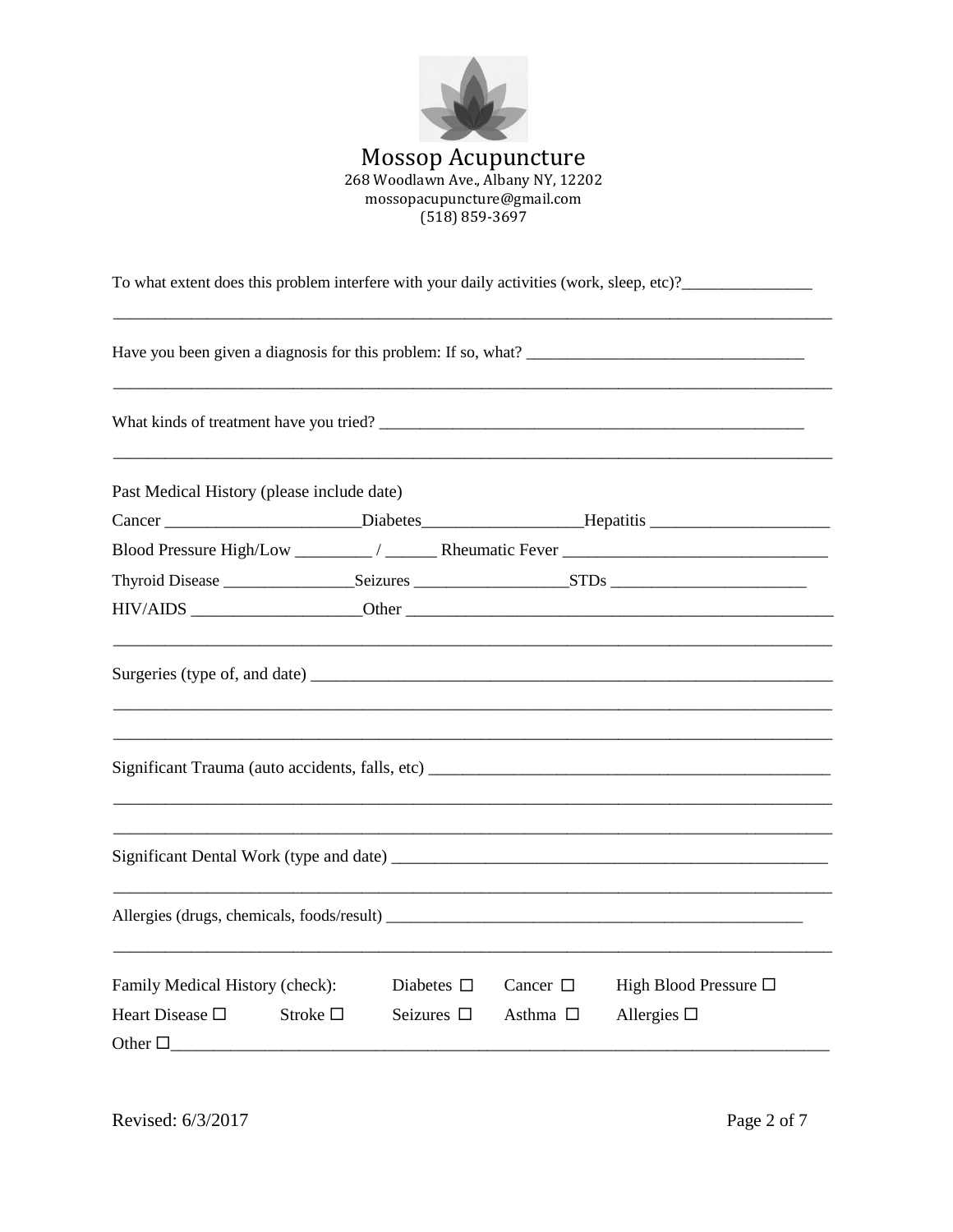

## Mossop Acupuncture 268 Woodlawn Ave., Albany NY, 12202 mossopacupuncture@gmail.com (518) 859-3697

Medicines taken within the last two months (vitamins, drugs, herbs, etc)

| Name of Medication/Supplement                                                                         | Reason for Taking It |  |
|-------------------------------------------------------------------------------------------------------|----------------------|--|
|                                                                                                       |                      |  |
|                                                                                                       |                      |  |
|                                                                                                       |                      |  |
|                                                                                                       |                      |  |
|                                                                                                       |                      |  |
| <u> 1989 - Johann Stoff, amerikansk politiker (d. 1989)</u>                                           |                      |  |
|                                                                                                       |                      |  |
|                                                                                                       |                      |  |
|                                                                                                       |                      |  |
|                                                                                                       |                      |  |
|                                                                                                       |                      |  |
| Do you have a regular exercise program? Yes $\Box$ No $\Box$ Please Describe                          |                      |  |
|                                                                                                       |                      |  |
| Have you ever been on a restricted diet? Yes $\Box$ No $\Box$ What Kind?                              |                      |  |
| Are you a smoker? Yes $\square$ No $\square$<br>Quit $\square$                                        |                      |  |
| If so, how many packs of cigarettes do you smoke per day? ____________ /day                           |                      |  |
| How many caffeinated beverages (coffee, cola, energy drinks) do you drink per day? ______________/day |                      |  |
| How much alcohol do you drink per week? ___________________________/week                              |                      |  |
|                                                                                                       |                      |  |
|                                                                                                       |                      |  |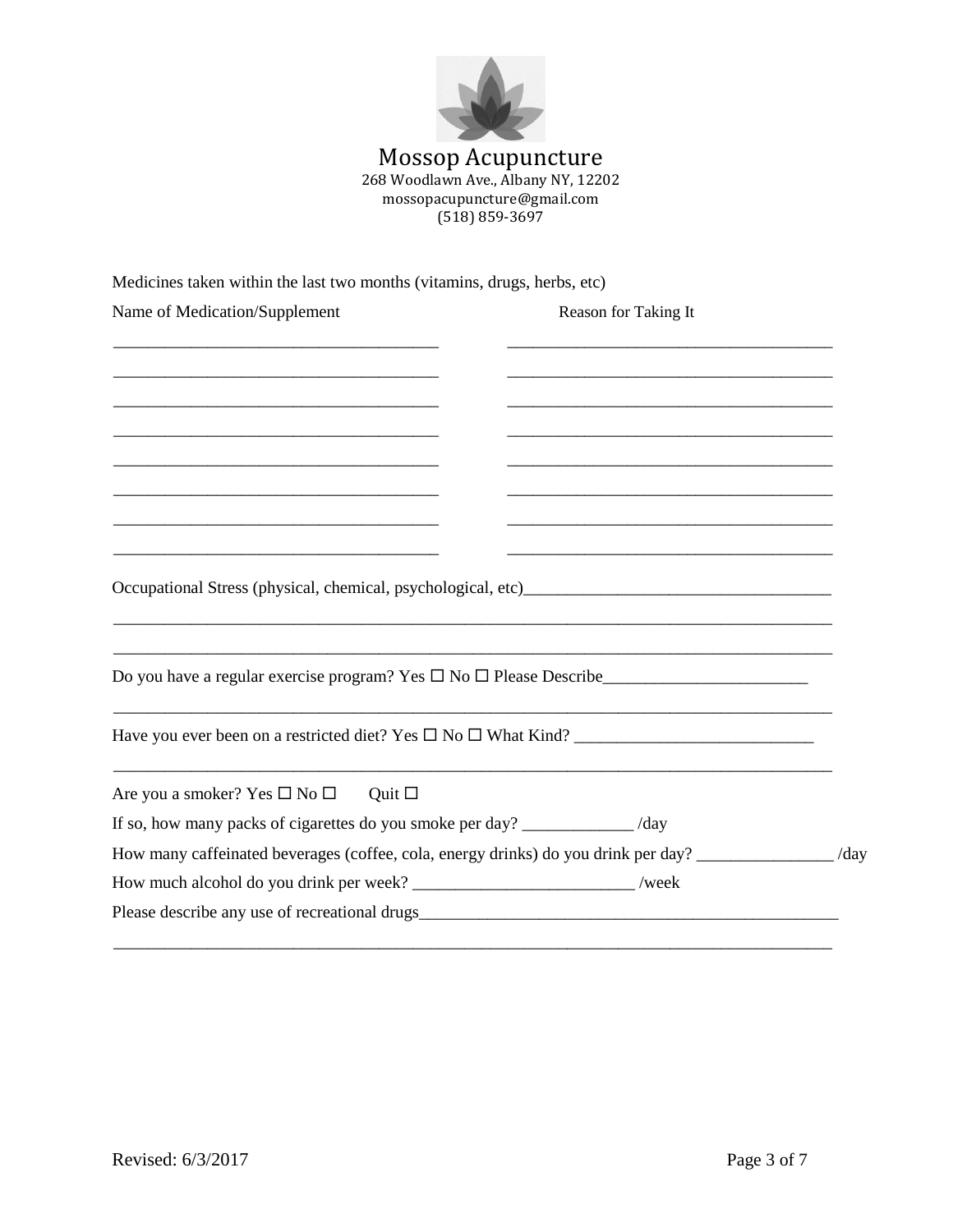

Please note the severity of your main problem now:



\_\_\_\_\_\_\_\_\_\_\_\_\_\_\_\_\_\_\_\_\_\_\_\_\_\_\_\_\_\_\_\_\_\_\_\_\_\_\_\_\_\_\_\_\_\_\_\_\_\_\_\_\_\_\_\_\_\_\_\_\_\_\_\_\_\_\_\_\_\_\_\_\_\_\_\_\_\_\_\_\_\_\_\_ \_\_\_\_\_\_\_\_\_\_\_\_\_\_\_\_\_\_\_\_\_\_\_\_\_\_\_\_\_\_\_\_\_\_\_\_\_\_\_\_\_\_\_\_\_\_\_\_\_\_\_\_\_\_\_\_\_\_\_\_\_\_\_\_\_\_\_\_\_\_\_\_\_\_\_\_\_\_\_\_\_\_\_\_ \_\_\_\_\_\_\_\_\_\_\_\_\_\_\_\_\_\_\_\_\_\_\_\_\_\_\_\_\_\_\_\_\_\_\_\_\_\_\_\_\_\_\_\_\_\_\_\_\_\_\_\_\_\_\_\_\_\_\_\_\_\_\_\_\_\_\_\_\_\_\_\_\_\_\_\_\_\_\_\_\_\_\_\_ \_\_\_\_\_\_\_\_\_\_\_\_\_\_\_\_\_\_\_\_\_\_\_\_\_\_\_\_\_\_\_\_\_\_\_\_\_\_\_\_\_\_\_\_\_\_\_\_\_\_\_\_\_\_\_\_\_\_\_\_\_\_\_\_\_\_\_\_\_\_\_\_\_\_\_\_\_\_\_\_\_\_\_\_

Comments (please mention any other problems or concerns you would like to discuss)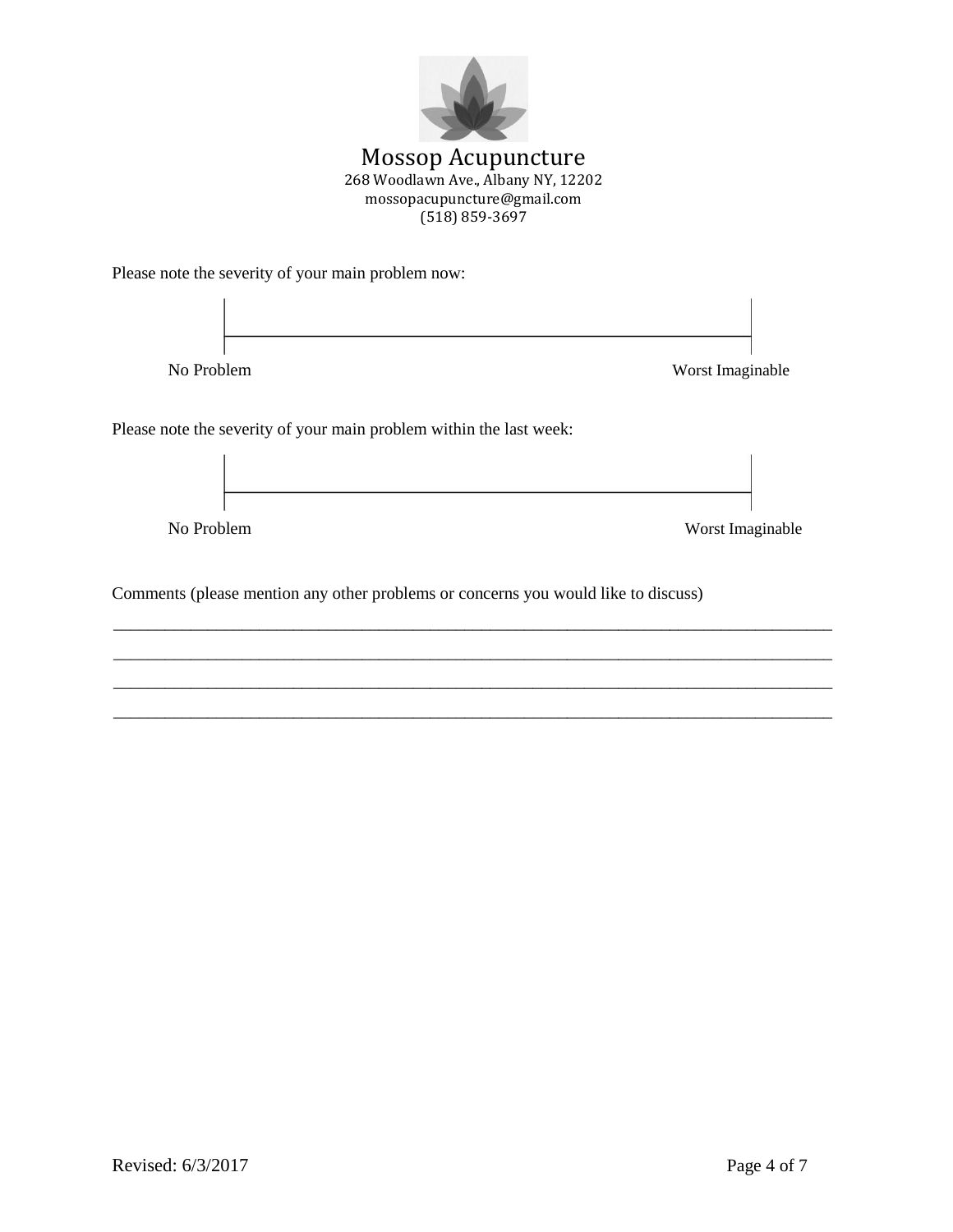

### Mossop Acupuncture 268 Woodlawn Ave., Albany NY, 12202 mossopacupuncture@gmail.com (518) 859-3697

Indicate painful or distressed areas



Please check any problems you have had in the last three months:

- $\Box$  Poor appetite  $\Box$  Fatigue  $\Box$  Loss of Hair
- 
- $\Box$  Sweat easily  $\Box$  Cravings  $\Box$  Pimples
- $\Box$  Localized weakness  $\Box$  Change in appetite  $\Box$  Recent moles
- $\Box$  Bleed or bruise easily  $\Box$  Weight gain  $\Box$  Warts
- 
- $\Box$  Strong thirst (cold or hot)
- $\Box$  No desire to drink Skin and Hair
- $\Box$  Sudden energy drop  $\Box$  Rashes When? \_\_\_\_\_\_\_\_\_\_\_\_\_\_\_\_\_\_\_\_\_\_\_\_\_ Itching Musculoskeletal
- 
- 
- 
- General  $\Box$  Poor balance  $\Box$  Eczema
	-
- $\Box$  Fevers  $\Box$  Night sweats  $\Box$  Hives
	-
	-
	-
	-

- 
- 
- 
- $\Box$  Change in hair or skin  $\Box$  Muscle weakness
- $\Box$  Tremors  $\Box$  Ulcerations  $\Box$  Neck pain
- 
- 
- 
- 
- 
- 
- $\Box$  Peculiar tastes or smells  $\Box$  Weight loss  $\Box$  Other hair or skin problems

- $\Box$  Poor sleep  $\Box$  Dandruff  $\Box$  Muscle pain
	-
	-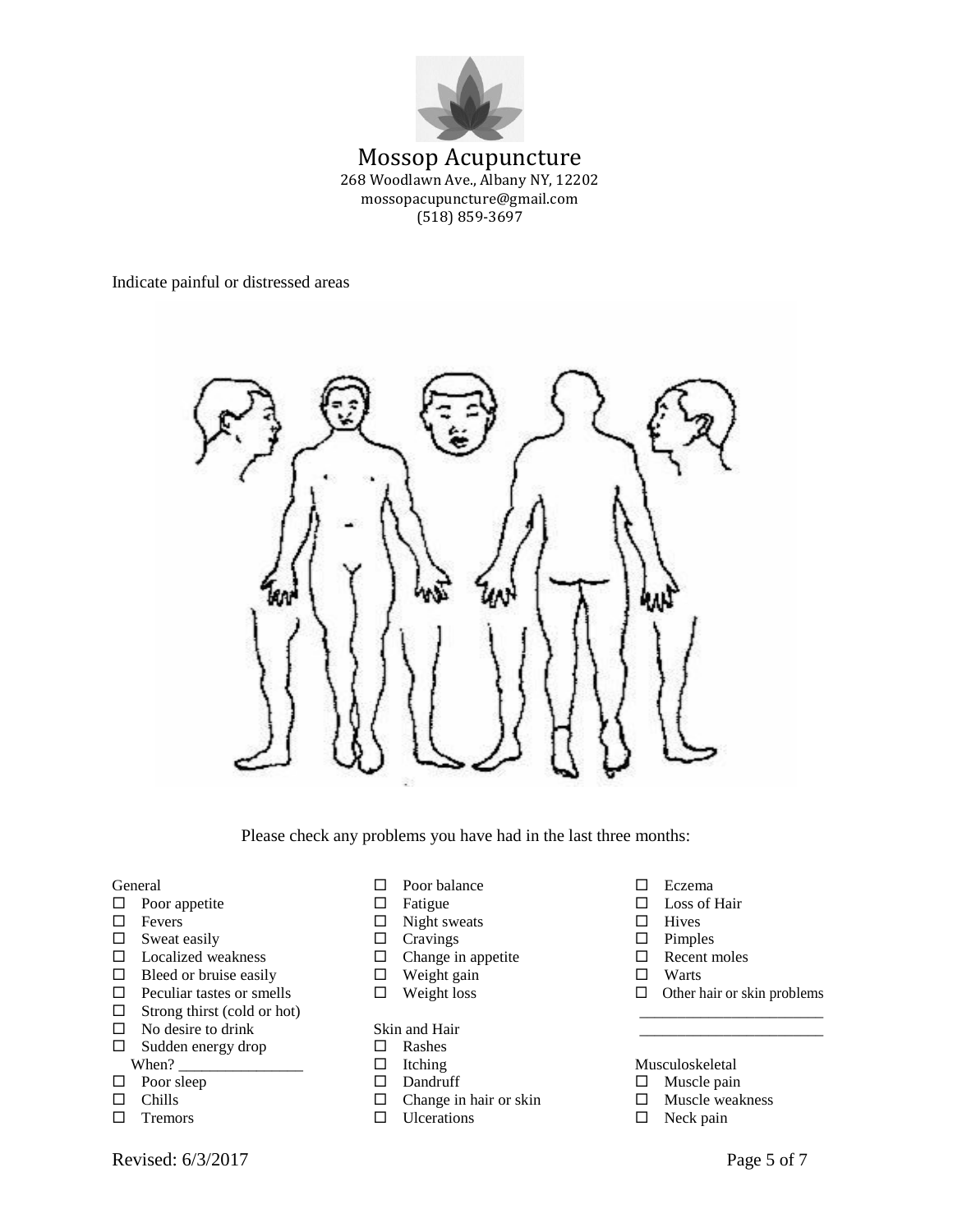| $\square$ Shoulder pain<br>$\Box$ Hand/wrist pain<br>$\square$ Back pain<br>$\Box$ Hip pain<br>$\Box$ Knee pain<br>□ Foot/ankle pain                                                                                                                                                                                                                                                                                                                                  |  |
|-----------------------------------------------------------------------------------------------------------------------------------------------------------------------------------------------------------------------------------------------------------------------------------------------------------------------------------------------------------------------------------------------------------------------------------------------------------------------|--|
| Cardiovascular<br>$\Box$ High blood pressure<br>$\Box$ Irregular heartbeat<br>$\Box$ Cold hands or feet<br>$\Box$ Blood clots<br>$\square$ Low blood pressure<br>$\Box$ Dizziness<br>$\square$ Swelling of hands<br>$\Box$ Swelling of feet<br>$\Box$ Phlebitis<br>$\Box$ Chest pain<br>$\Box$ Fainting<br>$\Box$ Difficulty in breathing<br>□ Other heart or blood vessel                                                                                            |  |
| Head, Eyes, Ears, Nose, &<br>Throat<br>$\Box$ Dizziness<br>$\Box$ Poor vision<br>$\Box$ Cataracts<br>$\Box$ Eye strain<br>$\Box$ Night blindness<br>$\Box$ Blurry vision<br>$\Box$ Spots in front of eyes<br>$\square$ Eye pain<br>$\Box$ Color blindness<br>$\square$ Earaches<br>$\Box$ Ringing in ears (tinnitus)<br>$\square$ Poor hearing<br>$\square$ Sinus problems<br>$\square$ Grinding teeth<br>$\Box$ Teeth problems<br>$\Box$ Jaw clicks<br>□ Facial pain |  |

| $\Box$ Recurrent sore throats      |
|------------------------------------|
| $\square$ Sores on lips or tongue  |
| $\Box$ Concussions                 |
| Migraines<br>C                     |
| □ Headaches - where and when       |
|                                    |
|                                    |
| $\Box$ Other head or neck problems |
|                                    |
|                                    |
|                                    |
| Respiratory                        |
| $\Box$ Cough                       |
| $\Box$ Bronchitis                  |
| $\Box$ Pneumonia                   |
| $\Box$ Asthma                      |
| Tuberculosis                       |
| $\square$ Pain with a deep breath  |
| $\Box$ Difficulty in breathing     |
| when lying down                    |
| $\Box$ Production of phlegm        |
|                                    |
| $\Box$ Coughing blood              |
| $\Box$ Other lung problems _______ |
|                                    |
| $\Box$ Approximately when was      |
| your last cold or flu?             |
|                                    |
|                                    |
| Gastrointestinal                   |
| $\Box$ Nausea                      |
| $\Box$ Constipation                |
| $\Box$ Diarrhea                    |
| $\Box$ Chronic laxative use        |
| $\Box$ Bad breath                  |
| $\Box$ Belching                    |
| $\Box$ Burning sensation           |
| $\Box$ Abdominal pain or cramps    |
| $\Box$ Vomiting                    |
| $\Box$ Gas                         |
| $\Box$ Indigestion                 |
| $\Box$ Blood in stools             |
| $\Box$ Black stools                |
| $\Box$ Rectal pain                 |

| $\Box$ Rectal burning                             |
|---------------------------------------------------|
| □ Anal Prolapse                                   |
| $\Box$ Hemorrhoids                                |
| $\Box$ Other stomach / intestinal                 |
|                                                   |
|                                                   |
|                                                   |
| Pregnancy and Gynecology                          |
| Number of pregnancies                             |
| Number of births                                  |
|                                                   |
| Miscarriages _______________                      |
| Abortions                                         |
|                                                   |
| Days between menses ______                        |
|                                                   |
| First day of last menses _____                    |
|                                                   |
| $\Box$ Unusual<br>character                       |
| (heavy or light)                                  |
| $\Box$ Painful periods                            |
| $\Box$ Vaginal discharge                          |
| What color?                                       |
| $\Box$ Changes in body/psyche                     |
| prior to menstruation                             |
| $\Box$ Clots                                      |
| $\Box$ Vaginal sores                              |
| $\Box$ Irregular periods                          |
| $\Box$ Last Pap                                   |
| $\square$ Breast lumps<br>$\square$ Fibroid Cysts |
|                                                   |
| $\Box$ Are you sexually active?                   |
| Do you practice birth control?                    |
| $\Box$ Yes $\Box$ No $\Box$ N/A What              |
| type and for how long?                            |
|                                                   |
| $\Box$ Other<br>Gynecology                        |
| related concerns                                  |
|                                                   |
|                                                   |
| Genito-urinary                                    |
| $\Box$ $\Box$ $\Box$<br>. .                       |

 $\square$  Pain on urination  $\Box$  Urgency to urinate